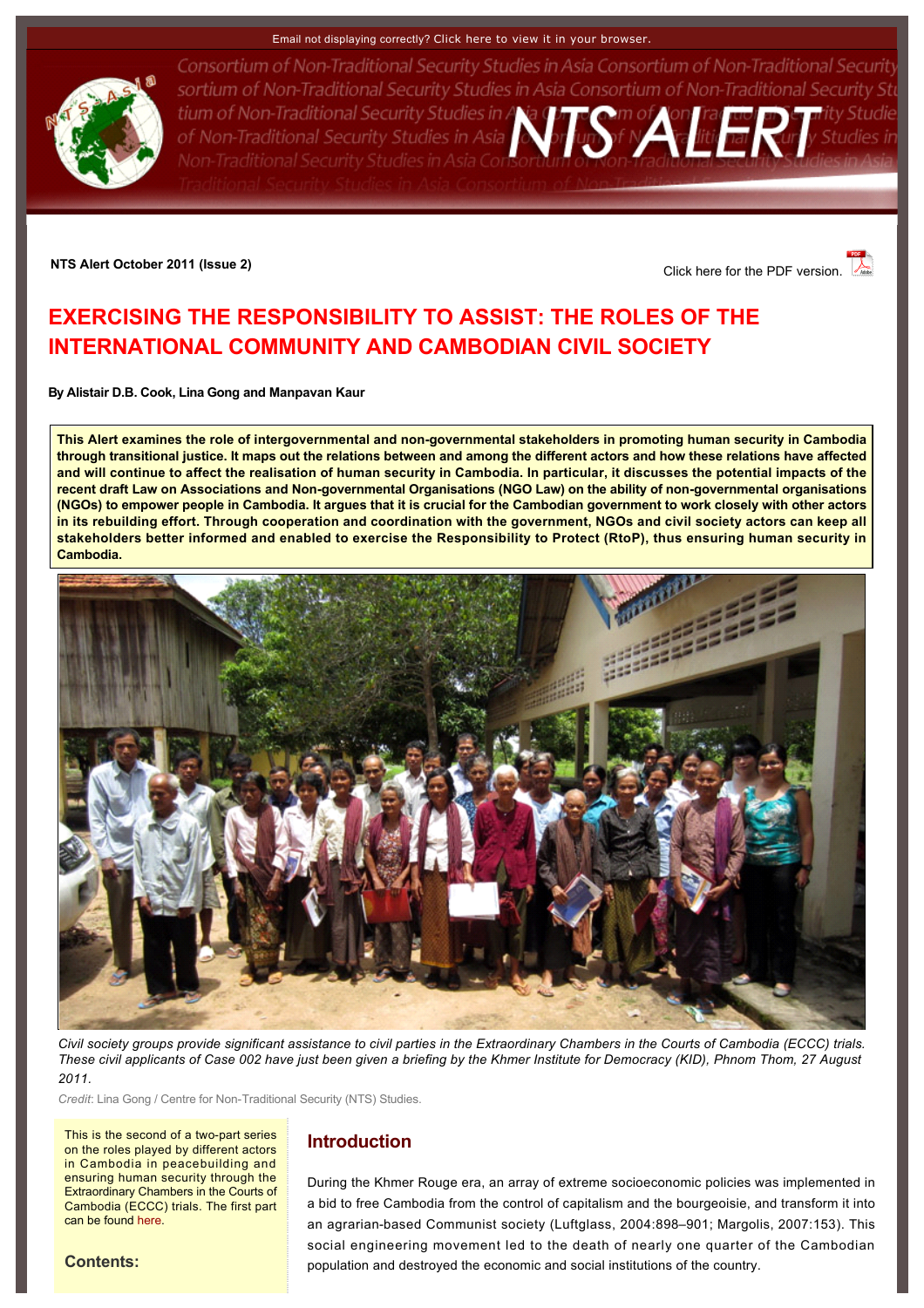- $\bullet$  [Introduction](http://www.rsis.edu.sg/nts/html-newsletter/alert/nts-alert-oct-1102.html#Intro)
- **The Responsibility of the International Community**
- **The Significance of Civil Society Contributions**
- **Perceptions of Different [Stakeholders on the Draft](http://www.rsis.edu.sg/nts/html-newsletter/alert/nts-alert-oct-1102.html#Perceptions)  NGO Law**
- **e** [Conclusion](http://www.rsis.edu.sg/nts/html-newsletter/alert/nts-alert-oct-1102.html#Conclusion)
- n **[Consortium of NTS Studies](http://www.rsis-ntsasia.org/index.html)  in Asia Website**
- RSIS Centre for NTS Studies **Website**

Recommended Citation: Cook, Alistair D.B., Lina Gong and Manpavan Kaur, 2011, 'Exercising the Responsibility to Assist: The Roles of the International Community and Cambodian Civil Society', *NTS Alert*, October (Issue 2), RSIS **Centre for Non-Traditional Security** (NTS) Studies for NTS Asia.

> **MacArthur [Asia Security Initiative Blog](http://www.asicluster3.com/blog_self/index.php)** Click here for updates!

In order to rebuild the fragmented Cambodian society, it was recognised that it would be important and necessary to pursue transitional justice against the past mass atrocities (Hammarberg,  $1$  2001; Fletcher and Weinstein, 2002). The establishment of the Extraordinary Chambers in the Courts of Cambodia (ECCC) represents progress on this front.

The ECCC trials demonstrate the importance of the contributions of various actors. The commitment of the Cambodian state has been vital (Gong and Kaur, 2011). The support of the international community (the UN and its member states), non-governmental organisations (NGOs) and civil society actors, as this NTS Alert demonstrates, have also played an integral role, particularly in providing information about the ECCC trial process to the Cambodian people.

This NTS Alert examines how stakeholders apart from the state have contributed to promoting human security in Cambodia through transitional justice. It maps out the relations between and among different actors and how these relations have affected and will continue to affect the realisation of human security for Cambodia. In particular, it discusses the potential impacts of Cambodia's Law on Associations and Non-governmental Organizations (NGO Law), now in its third draft, on the ability of NGOs to empower and raise awareness among the Cambodian people. This NTS Alert argues that it is crucial that the Cambodian government work closely with the different stakeholders – the international community, NGOs and civil society actors – to keep Cambodians involved in the rebuilding effort.

[^ To the top](#page-0-0)

# **The Responsibility of the International Community**

According to the Responsibility to Protect (RtoP), the state has the primary responsibility to protect its people from massive human rights abuses. Moreover, in the case of a society torn

apart by past abuses, the state is also responsible for rebuilding (ICISS, 2001; Evans, 2008:164). However, in some cases, the state may be unable to take action. For instance, Cambodia in the 1990s was crippled economically and intellectually after decades of civil conflicts and gross human rights violations. Human insecurity was widespread: 47 per cent of the population were under the poverty line and 64 per cent illiterate (World Bank, 2011; Royal Embassy of Cambodia, 2011). The Cambodian government and judiciary were severely affected by the killings of educated professionals. The economic underdevelopment and intellectual deficit represent significant constraints on the ability of Cambodia to conduct independent investigations and prosecutions of the Khmer Rouge perpetrators (Hammarberg, 2001). Under such circumstances, according to the tenets of the RtoP, the international community has the responsibility to intervene to build a state's capacity and to exercise its responsibility to relieve and empower the people in order to address the lingering impacts of past abuses and prevent a repetition of history.

As the most representative international body in the global political and security arena, the UN is widely regarded as the agency best suited to assist the state in exercising the RtoP or to mandate an intervention to enforce it. Entrusted with the authority to maintain peace and security by the UN Charter, the UN is expected to coordinate the international reaction to mass atrocity crimes by employing the resources of member states. Moreover, with the concept of human security being mainstreamed into the discussion of peace and security in the 1990s, the physical security and well-being of individuals have also been incorporated into the UN agenda (Jolly et al., 2009:177). This development has reinforced the obligation of the UN to assist post-atrocity peacebuilding efforts.

### **History of UN Involvement**

The early UN role in Cambodia was brokered in Paris in 1991 between the four factions then involved in a civil war in Cambodia and the five permanent members of the UN Security Council. The Paris Agreements called for seven distinct components – human rights; electoral, military and civil administration; civilian police; repatriation of Cambodian refugees and internally displaced persons; and rehabilitation of war-torn Cambodia.

In mid-1993, consequent to the 1991 agreements, Cambodia received assistance from the UN Transitional Authority in Cambodia (UNTAC), a peacekeeping operation initiated by the UN Security Council. That was the first time a mandate was given to the UN to take over the running and administration of a state (previously, it had played a support role).

While the UN mandate was wide-ranging, there were practical difficulties in implementing the various components, such as the difficult relations between the Supreme National Council of Cambodia (made up of the four warring factions and with whom sovereignty rested) and the Special Representative of the UN Secretary-General, Yasushi Akashi. In addition, because the Khmer Rouge was part of the negotiations in Paris, there was no clear mandate given to pursue and prosecute the perpetrators of the mass atrocities. Rather, the decision was left up to a future Cambodian government (Chopra, 1999).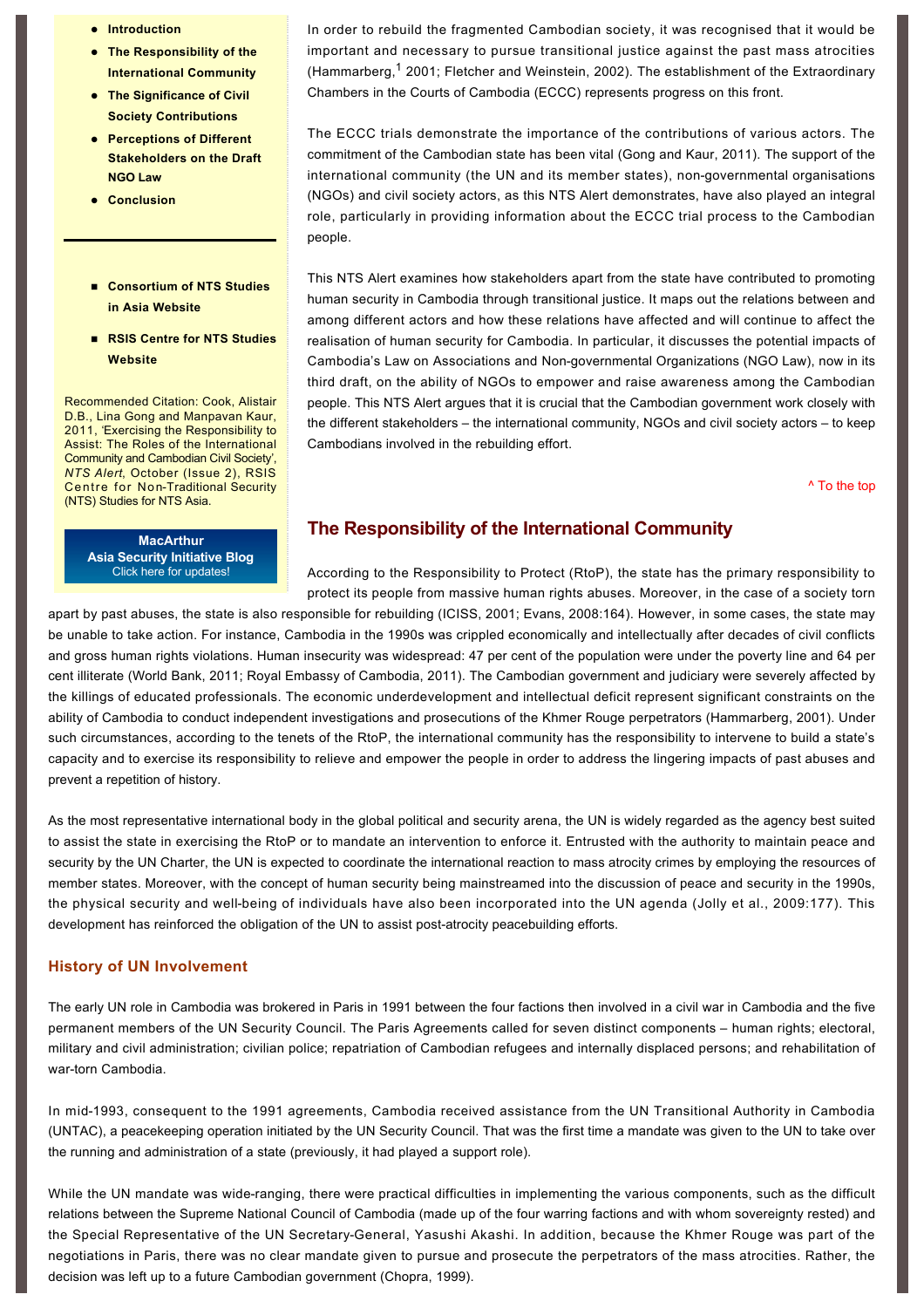In June 1997, the Co-Prime Ministers of Cambodia requested the assistance of UN Secretary-General Kofi Annan and the international community, to bring to justice those responsible for the mass atrocities committed by the Khmer Rouge. This request was prompted by the realisation that Cambodia lacked the necessary resources and expertise (Luftglass, 2004:895). Of significance here is the fact that it was the Cambodian government that initiated the process. However, the UN's recommended option, an international tribunal, was rejected. As a result, a period of negotiations followed and a compromise was reached in 2003, leading to the establishment of the ECCC.

### **Forms of UN Assistance**

In 2006, the ECCC became operational. The Cambodian government did not have the financial resources and judicial expertise to conduct trials on its own against international crimes such as genocide and other crimes against humanity, and the UN stepped in. It provided personnel support as well as knowledge transfer, engaging extensively with the Cambodian government and civil society actors to improve the domestic judicial system and empower the people.

UN assistance in the area of transitional justice was instituted even before the ECCC became operational. After general peace was restored in 1993, the UN began to build the capacity of the legal and judicial communities in Cambodia. The Ministry of Justice was the primary contact in the Cambodian government for the UN system to carry out assistance projects. For instance, the UN Centre for Human Rights implemented the Judicial Mentors Programme in close consultation with the Cambodian Ministry of Justice. Under this programme, foreign legal experts were invited to train Cambodian judges and prosecutors.



A visit by UN Secretary-General Ban Ki-Moon to the Tuol *Sleng Genocide Museum in Phnom Penh, 28 October 2011.*

*Credit*: UN Photo/Mark Garten.

Consultants were placed in courts to ensure conformity with international standards of justice and human rights. The improvements in the quality of the Cambodian legal profession were essential to promoting the rule of law and preventing future human rights abuses.

The Centre's projects extended beyond the judicial system to include other law enforcement units dealing with human rights abuses, such as the police force. It provided judicial advisory services and human rights training programmes and workshops to the police. This reflected the recognition that human rights education for the police was of equal importance to the training of judicial personnel. There have been repeated reports of cases of the Cambodian police force violating basic principles of human rights (Asian Legal Resource Centre, 2001; Human Rights Watch, 2010). Hence, raising the awareness of the police force to human rights, the rule of law and self-discipline can contribute to preventing gross human rights abuses and enhancing human security in Cambodia. The above UN efforts were critical in laying the foundation for the rebuilding of the Cambodian judicial system.

In addition to building judicial capacity, the Centre focused on the empowerment of people. This was attained through community engagement. The Centre supported the incorporation of human rights education into the Cambodian school system and worked jointly with the UN Educational, Scientific and Cultural Organization (UNESCO) to train journalists on freedom of the press and related laws (UNGA, 1995). Indeed, a free media serves as a check on both state and non-state actors as it provides a channel to disclose abuses and injustice. The UN also fostered the growth of Cambodian NGOs by providing financial support, technical assistance, consultative services and training. UN support for NGOs strongly bolstered the democratic space in Cambodia in the 1990s.

UN assistance in the judicial and legal areas contributed to promoting human security in Cambodia in two ways. It reduced the risk of law enforcers retrogressing to abusive perpetrators. Second, it empowered people through enhancing their awareness of their rights and providing channels for help in case of human rights violations.

[^ To the top](#page-0-0)

## **The Significance of Civil Society Contributions**

Civil society is another important contributor to efforts to redress the Khmer Rouge crimes. Civil society refers to 'a realm in the interstices of the state, political society, the market and the society at large for organization by non-state, non-market groups that take collective action in the pursuit of the public good' (Alagappa, 2004:32). There is an array of actors within this sphere; and NGOs, which are 'autonomous from the structure and machinery of the state, and of the governmental and intergovernmental bodies', are an important actor (Josselin and Wallace, 2001:3). NGOs focus on pursuing the public good and the empowerment of the people, and because of this, they are usually deemed to pose challenges to state authoritarianism. They can influence states through policy recommendations, advocacy and campaigns, capacity building for the state as well as individuals and communities, and the provision of humanitarian relief (Evans, 2008:198).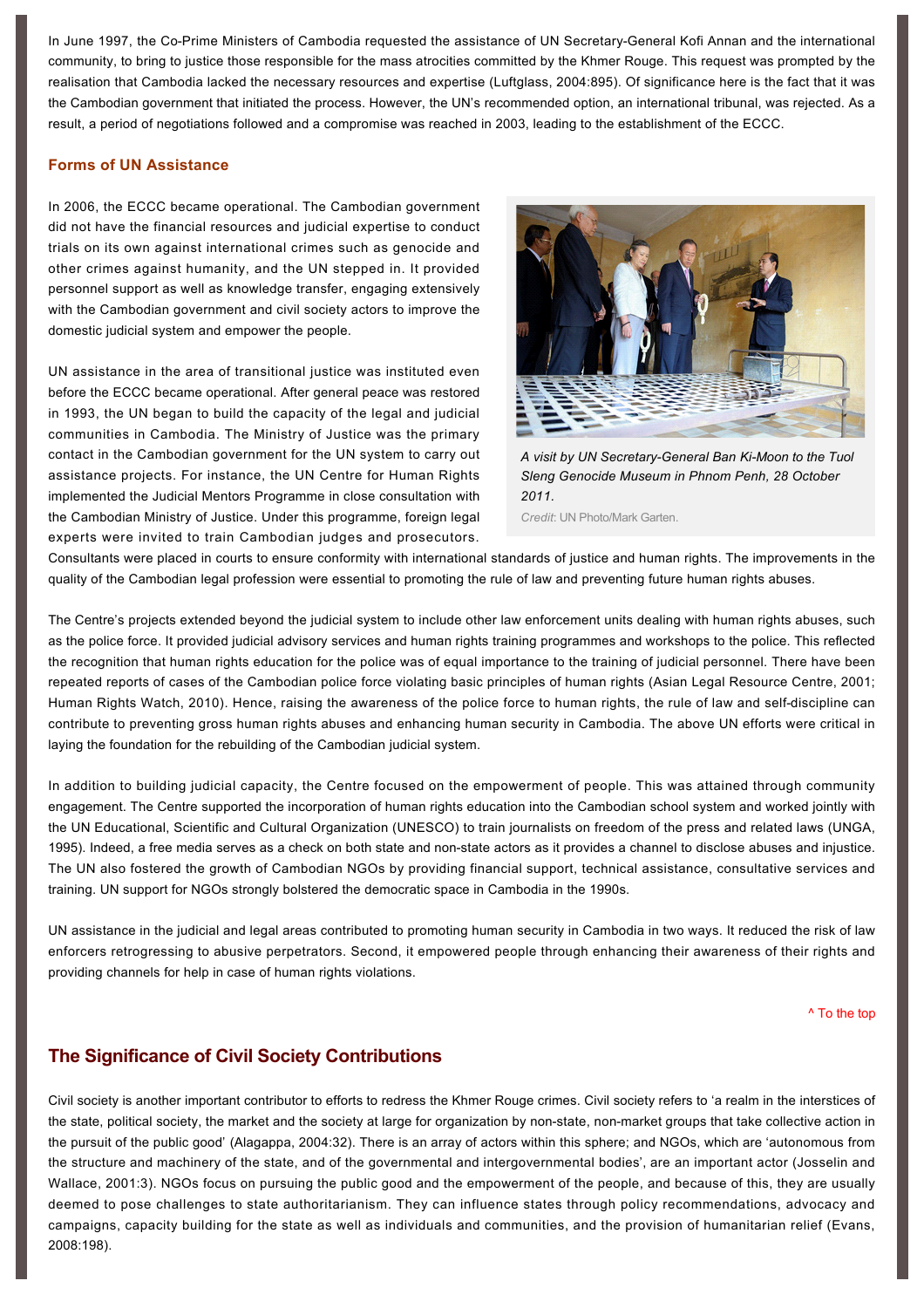The commitment of NGOs to the public good and their independence from the state open an alternative channel for the public to seek protection and justice, thus vesting NGOs with the capacity to compete with the state for legitimacy to act on behalf of the people (Mayhew, 2005:728). Nevertheless, despite such competition, the state and NGOs may cooperate in providing public services. The ECCC trials demonstrate one model of government-NGO cooperation, with the former serving as the primary actor bringing Khmer Rouge perpetrators to justice and NGOs filling in the gaps of capacity and knowledge left by the Cambodian government and the UN. For instance, when the ECCC public affairs unit started outreach activities in 2009, they could capitalise on the experience of NGOs which had been working on confronting the mass atrocity crimes long before the ECCC trials began.<sup>[2](http://www.rsis.edu.sg/nts/html-newsletter/alert/nts-alert-oct-1102.html#ftn2)</sup>

The Documentation Center of Cambodia (DC-Cam), an international NGO, has since 1995 documented the Khmer Rouge history and thus has the most extensive database. The recording of the dark history of the Khmer Rouge era provides crucial material for educating the public, especially the younger generation, about the devastation and pain caused by mass atrocities and the importance of protecting people from these, so as to prevent them happening again (Teitt, 2010:18).

In addition to information collection, NGOs have lobbied for justice for the victims and survivors and the reconciliation of a fragmented society. The Cambodian Human Rights Action Committee (CHRAC) submitted a petition signed by 84,195 Cambodians to the UN in 1999, requesting the establishment of a proper international tribunal that conforms to the standards of international law (Bonacker et al., 2011:126). These early activities provided people with an opportunity to relieve their sorrow and seek justice for their suffering.



*A public forum organised by the Extraordinary Chambers in the Courts of Cambodia (ECCC) in the former Khmer Rouge stronghold of Pailin, 22 October 2011.*

*Credit*: ECCC / flickr.

### communities. [3](http://www.rsis.edu.sg/nts/html-newsletter/alert/nts-alert-oct-1102.html#ftn3)

After the agreement on the ECCC was reached in 2003, NGOs initiated a wide range of activities to support the tribunal. They have played a proactive role in public outreach, legal advisory services, psychological consultations, and reporting on trial process – both independently as well as in cooperation with the ECCC. The public affairs and victim support units of the ECCC have worked closely with NGOs in disseminating the information on the trials as well as facilitating public participation.

The ECCC allows victims to participate in the trials as civil parties. However, the complex procedures and difficult legal terms pose huge challenges for victims. NGOs have helped victims to submit applications and educated them about their rights (Bonacker et al., 2011:128). Also, given their close relationships with local communities, NGOs are well placed to encourage individuals to come forward as witnesses and civil parties in the trials. The Khmer Institute of Democracy (KID) has approached this problem by training citizen advisors to disseminate information on ECCC procedures, to enhance understanding of witness protection and fair trial principles, and to increase awareness of the history of the Khmer Rouge among village

NGOs also recognise that their education and awareness efforts go beyond the ECCC and its trials. DC-Cam is gradually transforming its role, from a focus on documentation to greater involvement in genocide education. DC-Cam has, in collaboration with Cambodia's Ministry of Education, Youth and Sport, published a textbook, and trained thousands of teachers across the country (Pham et al., 2011:13–14). Educating the younger generation on the history of the Khmer Rouge is an important way to commemorate the victims and, at the same time, impart the need to prevent future mass atrocities. The release of the textbook demonstrates that collaboration between NGOs and the Cambodian government is beneficial for promoting human security through education.

The discussion in this section underlines the critical role played by NGOs in empowering ordinary people. In particular, NGOs often provide services in areas that are not addressed by other actors. Therefore, the recovery of Cambodia from past mass violence and the empowerment of the people should proceed on the basis of joint efforts by the government, the international community and civil society. Cooperation and collaboration between and among the three actors would be conducive to sustainable rebuilding, while mistrust and estrangement could spoil the achieved progress.

However, recent evidence suggests that the space for NGOs is 'shrinking'.<sup>[4](http://www.rsis.edu.sg/nts/html-newsletter/alert/nts-alert-oct-1102.html#ftn4)</sup> As the NGO sector grew, there was a shift from local accountability to accountability to international donors. NGOs came to be seen as crowding out the private sector. As a result, there was a significant shift in donor funding that saw money go from supporting the NGO sector to embedding individuals into state ministries (Hughes and Pupavac, 2005). NGOs are also vulnerable to the perception that they are in some respects competing with the government sector, which has led to concerns that their space will be eroded through government regulation, a development which is discussed further in the next section.

# **Perceptions of Different Stakeholders on the Draft NGO Law**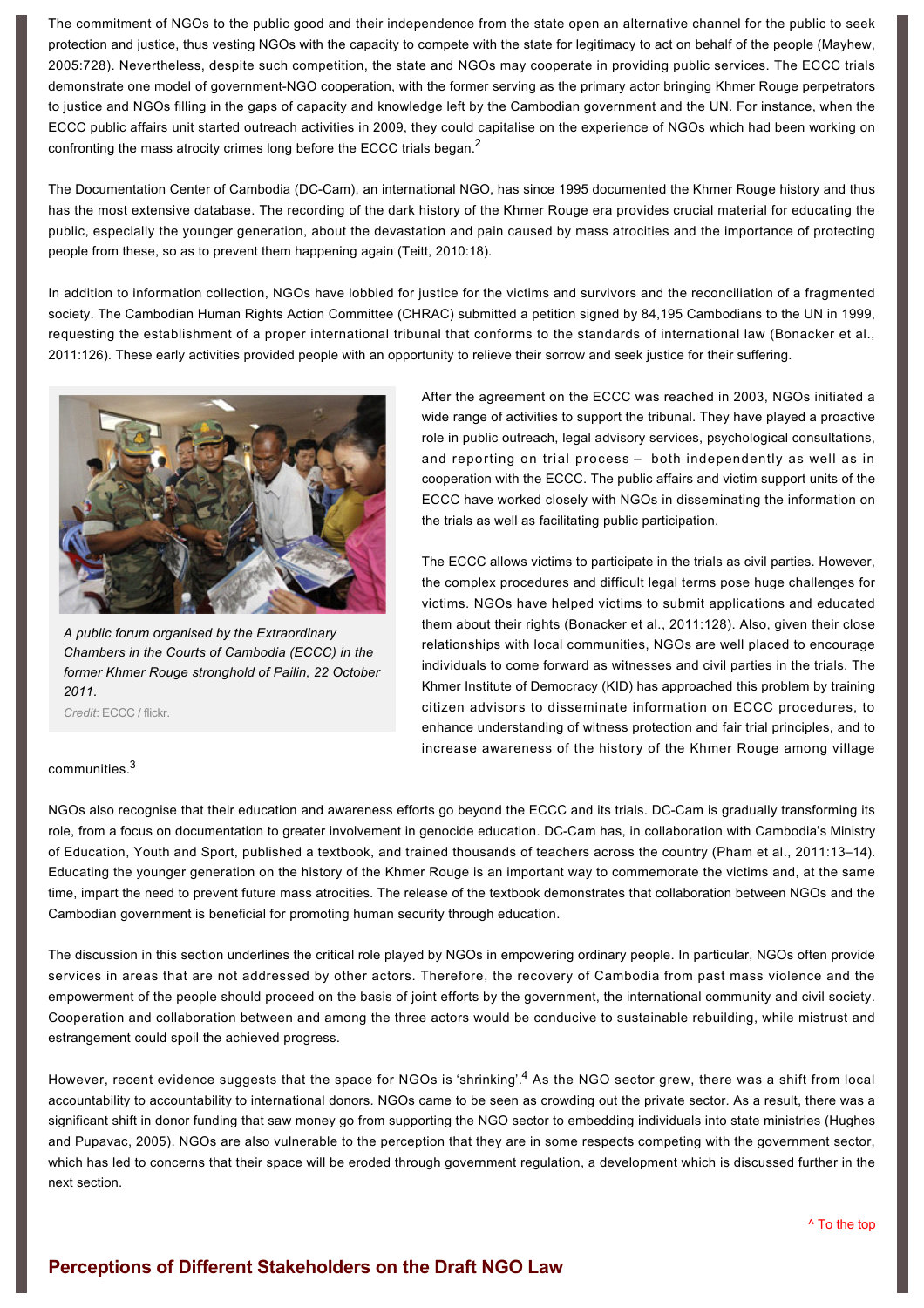Cambodia is an example of a post-conflict society in which all forms of civil society groups were devastated but re-emerged as part of the reconstruction process (ICNL, 2011b). Civil society experienced rapid growth thanks to support from the UN, foreign governments and international NGOs (INGOs).

At present, over 4,000 NGOs operate in Cambodia. Many of them have framed their current identity with reference to the ECCC and domestic socio-political needs. The ECCC trials have served as a catalyst for government-NGO collaboration for the sake of increasing human security for the Cambodian people. However, the recent tensions arising from the proposed NGO Law indicate that there exists mistrust between the two sectors. The controversial law has caused wide concern among the NGO community that their activities will be curtailed.

The NGO Law was first mooted in September 2008. The Cambodian government reasoned that a law was needed to monitor illegal activities in the non-governmental sector,<sup>[5](http://www.rsis.edu.sg/nts/html-newsletter/alert/nts-alert-oct-1102.html#ftn5)</sup> curb terrorist activities, and introduce transparency and control in the sector (LICADHO, 2009). While these are valid policy concerns, it remains unclear what role the NGO Law is to take to circumvent terrorism and illegal activities, as these are currently dealt with by other laws. For most of these issues, there appears to be sufficient domestic legislation. For example, in April 2007, the Cambodian government updated its existing Law on Terrorism, which gives the authorities substantial powers to deal with the threat. The Cambodian Criminal Code adopted in 2008 covered penalties for NGOs (Bunthoeurn, 2011; LICADHO, 2009). Against such a background, some NGOs suspect that the NGO Law was drafted because the government considered NGO activities to be a challenge to its authority – rather than complementary or supplementary to government initiatives – and thus wanted to exercise political control over the sector (Mayhew, 2005:728, 735; LICADHO, 2009).

### **Concerns Related to the NGO Law**

It is feared that some of the restrictive provisions of the NGO Law (see Table 1) are likely to result in a decline in the number of NGOs and their activities, threatening human security and prospects for a sustainable peace. According to the latest draft of the NGO Law, the registration of associations, which is currently voluntary, would become mandatory (ICNL, 2011a). However, this requirement runs counter to the guarantee of freedom of association enshrined in the Cambodian constitution. Moreover, registration does not mean that an NGO is allowed to exist indefinitely. Each NGO is subject to a 5-year term, and there is also no transparency in decisions on suspensions.  $^6$  $^6$ 

The latest draft of the NGO Law also specifies that the founding members of both associations and NGOs must be Cambodian nationals. The draft law thus excludes refugees, stateless persons and others resident in Cambodia from forming associations or domestic NGOs. This nationality requirement constitutes a clear infringement of the right to freedom of association, which should be available to all individuals resident within the state's territory and subject to its jurisdiction.

In the draft law, it is mandatory for INGOs to collaborate with the Cambodian government. Thus, there appears to be no room for INGOs to act independently of the government in addressing public goods or community needs (INCL, 2011a). This requirement appears to stem from the common view that NGOs tend to be accountable primarily to donors (Mayhew, 2005:748), so INGOs are assumed to be accountable to foreign governments, transnational companies and foreign nationals. However, missing from this argument is a consideration of the (negative) impact of the restrictions on the beneficiaries of INGO activities. Moreover, as INGOs are more effective than local NGOs in advocating for adjustments and improvements on the part of the government (Mayhew, 2005:748), this provision would reduce the checks on the government.

In essence, the registration requirements introduced in the draft NGO law are felt to be complex and burdensome. They would severely restrict the operations of rural grassroots groups, and informal networks and associations, which have limited resources yet provide a valuable channel for community empowerment (UN ECOSOC, 2007). For example, grassroots NGOs sent a letter to the President of the Asian Development Bank in October 2010 regarding the adverse impacts of a USD142 million government project to rehabilitate Cambodia's railway on more than 1,000 relocated households (Kozlovski, 2011). Grassroots NGOs enable disadvantaged groups to raise their concerns with the government in a post-conflict scenario, and as such, any reduction in their operations will increase the vulnerability of these people.

*Table 1: Concerns Related to Cambodia's Law on Associations and Nongovernmental Organisations (NGO Law).*

| <b>Concerns</b>                                       | <b>Related Provisions</b><br>(based on the third draft of the NGO Law)          |
|-------------------------------------------------------|---------------------------------------------------------------------------------|
| <b>Prohibition of activities of unregistered non-</b> | <b>Article 6:</b>                                                               |
| governmental organisations (NGOs)                     | Any association or non-governmental organization, which is not registered or    |
|                                                       | has not signed a Memorandum, shall not enjoy any benefits from this law, and    |
|                                                       | may not operate the activities in the name of an association or non-            |
|                                                       | govermental [sic] organization in the Kingdom of Cambodia. The signing of a     |
|                                                       | Memoradum [sic] of Understanding shall not be mandatory for any foreign non-    |
|                                                       | governmental organization operating their activities less a year, but a written |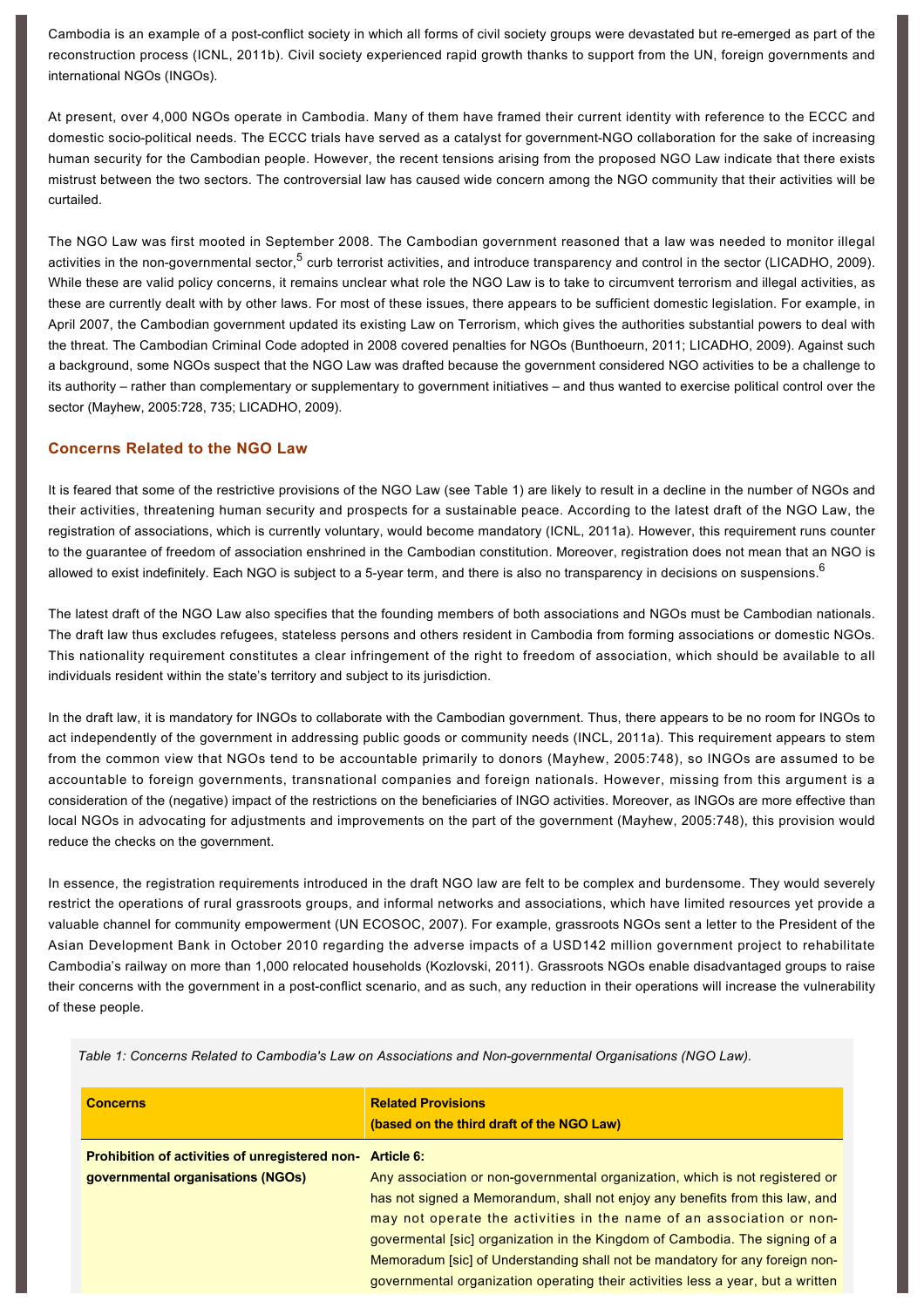|                                                                       | notification about their aid projects, duration and locations of their operation to<br>the Ministry of Foreign Affairs and International Cooperation.                                                                                                                                                                                                                                                                                                                                                                                        |
|-----------------------------------------------------------------------|----------------------------------------------------------------------------------------------------------------------------------------------------------------------------------------------------------------------------------------------------------------------------------------------------------------------------------------------------------------------------------------------------------------------------------------------------------------------------------------------------------------------------------------------|
| Limitation on the eligibility of founding<br>members                  | <b>Article 4:</b><br>An association is referred [sic] to a group of Cambodian natural persons who<br>agree to establish for the interest of its members or/and public without<br>conducting any activity to generate profits for sharing among their members.<br>A domestic non-governmental organization is referred [sic] to a group of<br>Cambodian natural persons who agree to establish to serve public interests<br>without conducting any activity to generate profits for sharing among their<br>members.                           |
| <b>High minimum membership requirement</b>                            | <b>Article 8:</b><br>To register an association, there shall be at least eleven (11) Cambodian<br>founding members. These members shall choose at least five (05) governing<br>members to fulfill formalities and conditions for registration.                                                                                                                                                                                                                                                                                               |
| Barriers to the registration and activity of<br>organisations (INGOs) | <b>Article 36:</b><br>in ternational non-governmental A foreign non-governmental organization shall collaborate with relevant partner<br>ministries/ institutions of the Royal Government of Cambodia when developing<br>projects, monitoring, and evaluating the implemented activities or results.<br>Should aid-projects/programs be implemented in Phnom Penh or other<br>provinces in the Kingdom of Cambodia, a foreign non-governmental<br>organization shall notify its partner ministries/ institutions of the Royal<br>Government. |

*Source:* ICNL (2011a). The translated extracts of the NGO Law are from Cambodia (2011).

#### **Opportunities Provided by the NGO Law**

While there are admittedly valid concerns raised by the provisions of the NGO Law, proper legislation could in fact enhance the legitimacy and accountability of NGOs. For instance, an entity registered with the Ministry of Interior, a mandatory requirement under the draft NGO Law, could expect some government protection.<sup>[7](http://www.rsis.edu.sg/nts/html-newsletter/alert/nts-alert-oct-1102.html#ftn7)</sup> Its property could be protected from land grabbing which is a major source of tension in Cambodia.

In 2002, a high-profile local human rights NGO was investigated for fraud and misuse of donor funds, prompting allegations of widespread abuse within the local NGO sector (Mayhew, 2005:744). The draft NGO Law provides for quality checks and financial reporting, thus ensuring that NGOs are held accountable to their funders and recipient communities. This could reduce the occurrences of fund misuse and ensure the quality of NGO services.

Thus, if legislated and implemented appropriately, the NGO Law can bolster and guide the growth of civil society. However, in the absence of an effective rule of law, an independent judiciary and other institutions, an excessively restrictive NGO Law could stifle civil society, with broader long-term implications for the nature and size of the democratic space in Cambodia. This would affect the rebuilding of Cambodian society as NGOs have made significant contributions in confronting past abuses and healing people's wounds in an effort to secure a sustainable peace.

[^ To the top](#page-0-0)

### **Conclusion**

This NTS Alert examines how the international community and non-governmental actors have contributed to the ECCC trials. It finds that the Cambodian government, the UN and NGOs play complementary roles in line with the division outlined by the RtoP. The UN and NGOs have supported the Cambodian government in pursuing transitional justice and strengthening its capacity to govern. In addition, they have been instrumental in efforts to empower the Cambodian people, thus reducing their vulnerability to state abuses. It is important that the three sectors continue to cooperate and coordinate in the ongoing rebuilding process in Cambodia. The ECCC trials provide a window for collaboration between and among the three sectors.

One issue of current concern is the tension between the government and civil society. The controversial NGO law is viewed by some as an attempt by the government to control the nongovernmental sector. There is concern that the future of human rights NGOs will be bleak after the completion of the ECCC proceedings. This is an issue that needs to be addressed given that NGOs are integral to the effort to prevent future mass atrocities and other human rights abuses. They contribute through promoting human rights, providing alternative models of protection, monitoring government policies and acting as a bridge between the government and the people. NGOs have in fact proven to be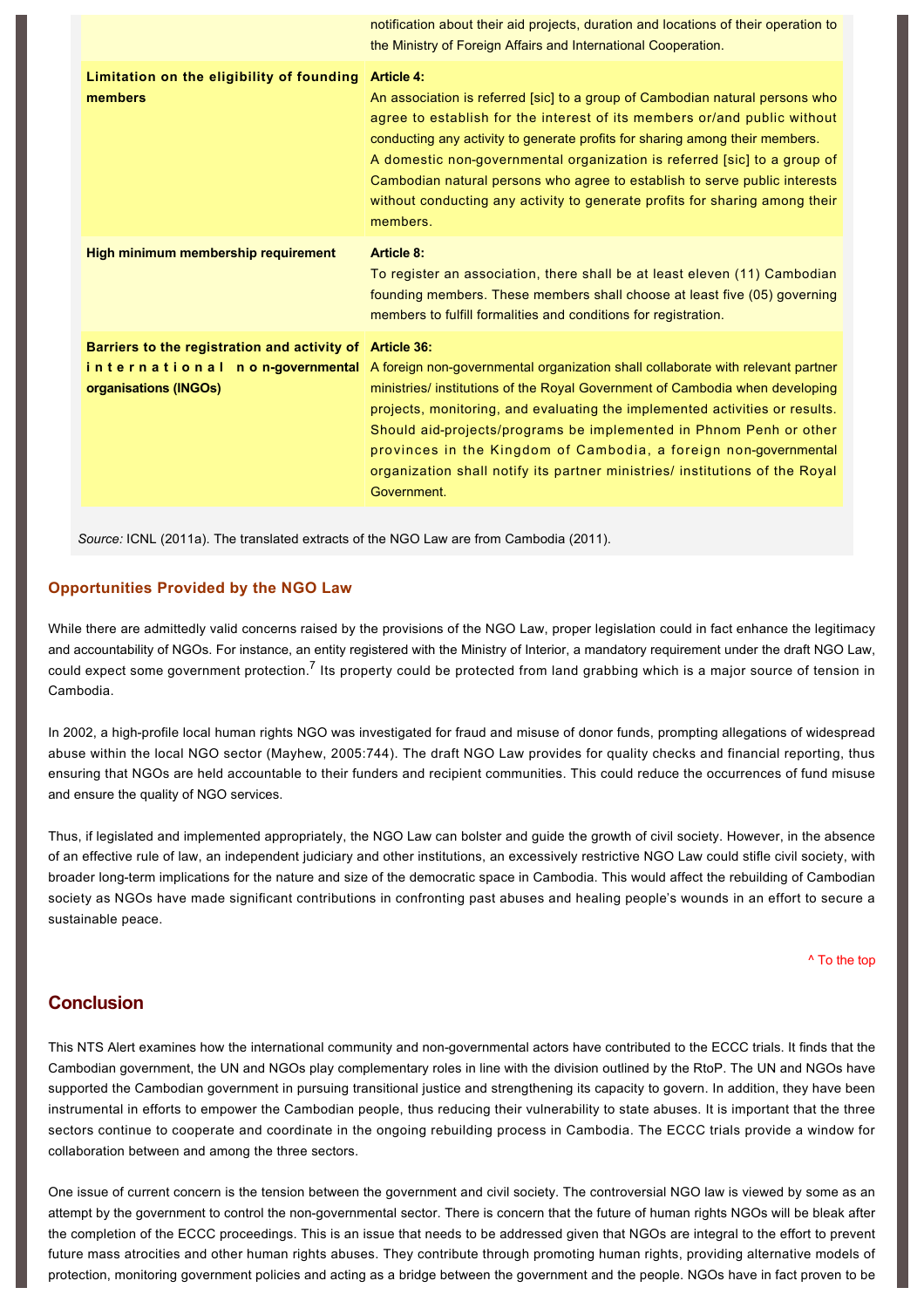highly effective at reaching out to the people, due to having gained the people's trust through years of service and advocacy. For instance, at the beginning of the Case 001 hearings, victims were reluctant to stand in court as witnesses because they did not trust the domestic judicial system. The distrust was defused by outreach activities, which were largely undertaken by NGOs. As a result, participation in Case 002 has been vastly higher. Moreover, 84 per cent of victim participation applications were submitted through NGOs (Pham et al., 2011:13). Given the expertise developed by NGOs in protecting and empowering people, it is in the interest of Cambodian society to see a harmonious relationship between the government and NGOs.

In view of the growing number of NGOs in Cambodia, the need felt by the government to regulate NGOs is reasonable. However, a cautious and inclusive approach is needed to reach a balance between the need for regulation and the imperatives of freedom of association.

[^ To the top](#page-0-0)

#### **Notes**

- 1. Ambassador Thomas Hammarberg played an instrumental role in the ECCC negotiations from 1997 to 2000 (Chhang, 2007:162)
- 2. Personal interview with a think tank researcher in Phnom Penh, 30 August 2011.
- 3. Personal interview with an NGO practitioner in Phnom Penh, 24 August 2011.
- 4. Personal interview with NGO practitioners, Phnom Penh, 23 August 2011.
- 5. Personal interview with an NGO practitioner in Phnom Penh, 24 August 2011.
- 6. Personal interview with an NGO practitioner in Phnom Penh, 23 August 2011.
- 7. Personal interview with a law professor in Phnom Penh, 23 August 2011.

#### **References**

Alagappa, Muthiah, 2004, 'Civil Society and Political Change: An Analytical Framework', in Muthiah Alagappa (ed.), *Civil Society and Political Change in Asia: Expanding and Contracting Democratic Space*, Stanford: Stanford University Press, pp. 25–57.

Asian Legal Resource Centre, 2001, 'Police Abuses in Cambodia', Submission to the 57th Session of the UN Commission on Human Rights. http://www.humanrights.asia/resources/books/monitoring-the-right-for-an-effective-remedy-for-human-rights-violations/policeabuses-in-cambodia

Bonacker, Thorsten, Wolfgang Form and Dominik Pfeiffer, 2011, 'Transitional Justice and, Victim Participation in Cambodia: A World Polity Perspective', *Global Society*, Vol. 25, No. 1, pp. 113–34. <http://dx.doi.org/10.1080/13600826.2010.522980>

Bunthoeurn, Ke, 2011, 'Legal Framework of NGOs in Cambodia', *The International Journal of NotforProfit Law*, Vol. 13, Nos.1–2, pp. 42– 84. [http://www.icnl.org/knowledge/ijnl/vol13iss1/ijnl\\_vol13iss1.pdf](http://www.icnl.org/knowledge/ijnl/vol13iss1/ijnl_vol13iss1.pdf)

Cambodia, 2011, *The Royal Government Law on Associations and Nongovernmental Organizations*, *Third Draft*, unofficial English [translation by the Office of the High Commissioner for Human Rights \(OHCHR\). http://samnangpisey.files.wordpress.com/2011/08/third](http://samnangpisey.files.wordpress.com/2011/08/third-draft-of-ngo-law-en.pdf)draft-of-ngo-law-en.pdf

Cambodian League for the Promotion and Defense of Human Rights (LICADHO), 2009, *Is an NGO Law in Cambodia Justified?*, LICADHO Briefing Paper, Phnom Penh. http://www.licadho-cambodia.org/reports/files/131LICADHOBriefingPaper-IsanNGOLawinCambodiaJustified.pdf

Chhang, Youk, 2007, 'The Thief of History – Cambodia and the Special Court', *The International Journal of Transitional Justice*, Vol. 1, No. 1, pp.157–72. <http://dx.doi.org/10.1093/ijtj/ijm004>

Chopra, Jarat, 1999, Peace-maintenance: The Evolution of International Political Authority, London: Routledge.

Evans, Gareth, 2008, *The Responsibility to Protect: Ending Mass Atrocity Crimes Once and for All*, Washington, DC: Brookings Institution Press.

Fletcher, Laurel E. and Harvey M. Weinstein, 2002, 'Violence and Social Repair: Rethinking the Contribution of Justice to Reconciliation', *Human Rights Quarterly*, Vol. 24, No. 3, pp. 573–639. [http://muse.jhu.edu/login?uri=/journals/human\\_rights\\_quarterly/v024/24.3fletcher.html](http://muse.jhu.edu/login?uri=/journals/human_rights_quarterly/v024/24.3fletcher.html)

Gong, Lina and Manpavan Kaur, 2011, 'Peacebuilding Governance – Negotiating the Khmer Rouge Trials', *NTS Alert*, October (Issue 1), Singapore: RSIS Centre for Non-Traditional Security (NTS) Studies for NTS-Asia. http://www.rsis.edu.sg/nts/html-newsletter/alert/nts-alert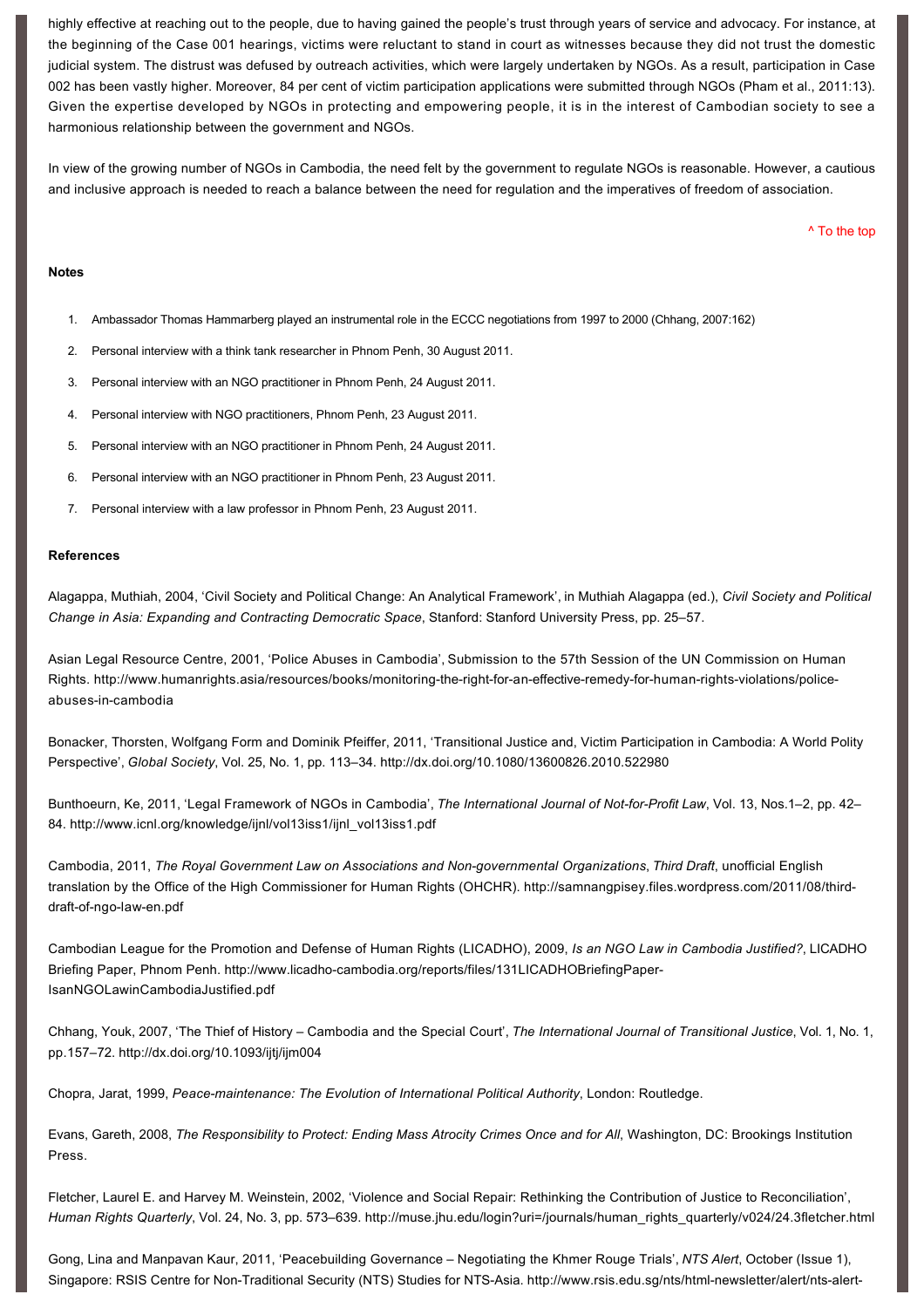oct-1101.html

Hammarberg, Thomas, 2001, 'How the Khmer Rouge Tribunal Was Agreed: Discussions between the Cambodian Government and the UN', *Searching for the Truth*, English Issue, No. 18, pp. 36–40; No. 19, pp. 42–4; No. 20, pp. 42–6; No. 21, pp. 37–41; No. 22, pp. 40–3; No. 23, pp. 42–5. [http://www.d.dccam.org/Projects/Magazines/previous\\_issues\\_eng.htm](http://www.d.dccam.org/Projects/Magazines/previous_issues_eng.htm)

Hughes, Caroline and Vanessa Pupavac, 2005, 'Framing Post-conflict Societies: International Pathologisation of Cambodia and the Post-Yugoslav States', *Third World Quarterly*, Vol.26, No. 6, pp. 873–89. <http://www.jstor.org/pss/4017815>

Human Rights Watch, 2010, 'Cambodia: Sex Workers Face Unlawful Arrests and Detention', 20 July. http://www.hrw.org/news/2010/07/20/cambodia-sex-workers-face-unlawful-arrests-and-detention

ICNL. See The International Center for Not-for-Profit Law.

International Commission on Intervention and State Sovereignty (ICISS), 2001, *The Responsibility to Protect*, Ottawa: International Development Research Center.<http://responsibilitytoprotect.org/ICISS%20Report.pdf>

Jolly, Richard, Louis Emmerij and Thomas G. Weiss, 2009, *UN Ideas that Changed the World*, Bloomington: Indiana University Press.

Josselin, Daphne and William Wallace, 2001, 'Non-state Actors in World Politics: A Framework', in Daphne Josselin and William Wallace (eds), *Non-state Actors in World Politics*, New York: Palgrave, pp. 1-20.

Kozlovski, Mary, 2011, 'Railway Project in ADB's Sights', *Phnom Penh Post*, 6 September. http://www.phnompenhpost.com/index.php/2011090651469/National-news/railway-project-in-adbs-sights.html

LICADHO. *See* Cambodian League for the Promotion and Defense of Human Rights.

Luftglass, Scott, 2004, 'Crossroads in Cambodia: The United Nation's Responsibility to Withdraw Involvement from the Establishment of a Cambodian Tribunal to Prosecute the Khmer Rouge', *Virginia Law Review*, Vol. 90, No. 3, pp. 893–964. <http://www.virginialawreview.org/articles.php?article=25>

Margolis, J. Eli, 2007, 'Trauma and the Trials of Reconciliation in Cambodia', *Georgetown Journal of International Affairs*, Vol. 8, No. 2, pp. 153–61.

Mayhew, Susannah H., 2005, 'Hegemony, Politics and Ideology: The Role of Legislation in NGOGovernment Relations in Asia', *Journal of Development Studies*, Vol. 41, No. 5, pp. 727–58.<http://dx.doi.org/10.1080/00220380500145263>

Pham, Phuong, Patrick Vinck, Mychelle Balthazard et al., 2011, After the First Trial: A Population-based Survey on Knowledge and Perception of Justice and the Extraordinary Chambers in the Courts of Cambodia, Berkeley: Human Rights Centre, University of California, Berkeley. http://www.law.berkeley.edu/HRCweb/pdfs/After-the-First-Trial.pdf

Royal Embassy of Cambodia in Canberra, 2011, 'Facts about Cambodia'.<http://www.embassyofcambodia.org.nz/cambodia.htm>

Teitt, Sarah, 2010, *Workshop on Responsibility to Protect – Constituency Building in Cambodia (Phnom Penh, 16–17 June)*, Workshop Report, St. Lucia: Asia-Pacific Centre for the Responsibility to Protect. http://www.r2pasiapacific.org/documents/Cambodia%20Workshop% 20Report%20Aug%202010.pdf

The International Center for Not-for-Profit Law (ICNL),

2011a, 'Comments on the Third Draft Law on Associations and Nongovernmental Organizations of the Kingdom of Cambodia', [August 1. http://www.ccccambodia.org/downloads/ngolaw/statements/ICNL%20Summary%20Analysis%20of%20Cambodian%](http://www.ccc-cambodia.org/downloads/ngolaw/statements/ICNL%20Summary%20Analysis%20of%20Cambodian%203rd%20Draft%20Law%203%20August%202011.pdf) 203rd%20Draft%20Law%203%20August%202011.pdf

2011b, 'ICNL Country Report on Cambodia', *NGO Law Monitor*. <http://www.icnl.org/knowledge/ngolawmonitor/cambodia.htm>

UN Economic and Social Council (UN ECOSOC), 2007, *Information Received from Nongovernmental Organizations in Consultative Status*  with the Economic and Social Council, E/C.19/2007/7, New York. http://daccess-dds[ny.un.org/doc/UNDOC/GEN/N07/268/14/PDF/N0726814.pdf?OpenElement](http://daccess-dds-ny.un.org/doc/UNDOC/GEN/N07/268/14/PDF/N0726814.pdf?OpenElement)

UN General Assembly (UNGA),